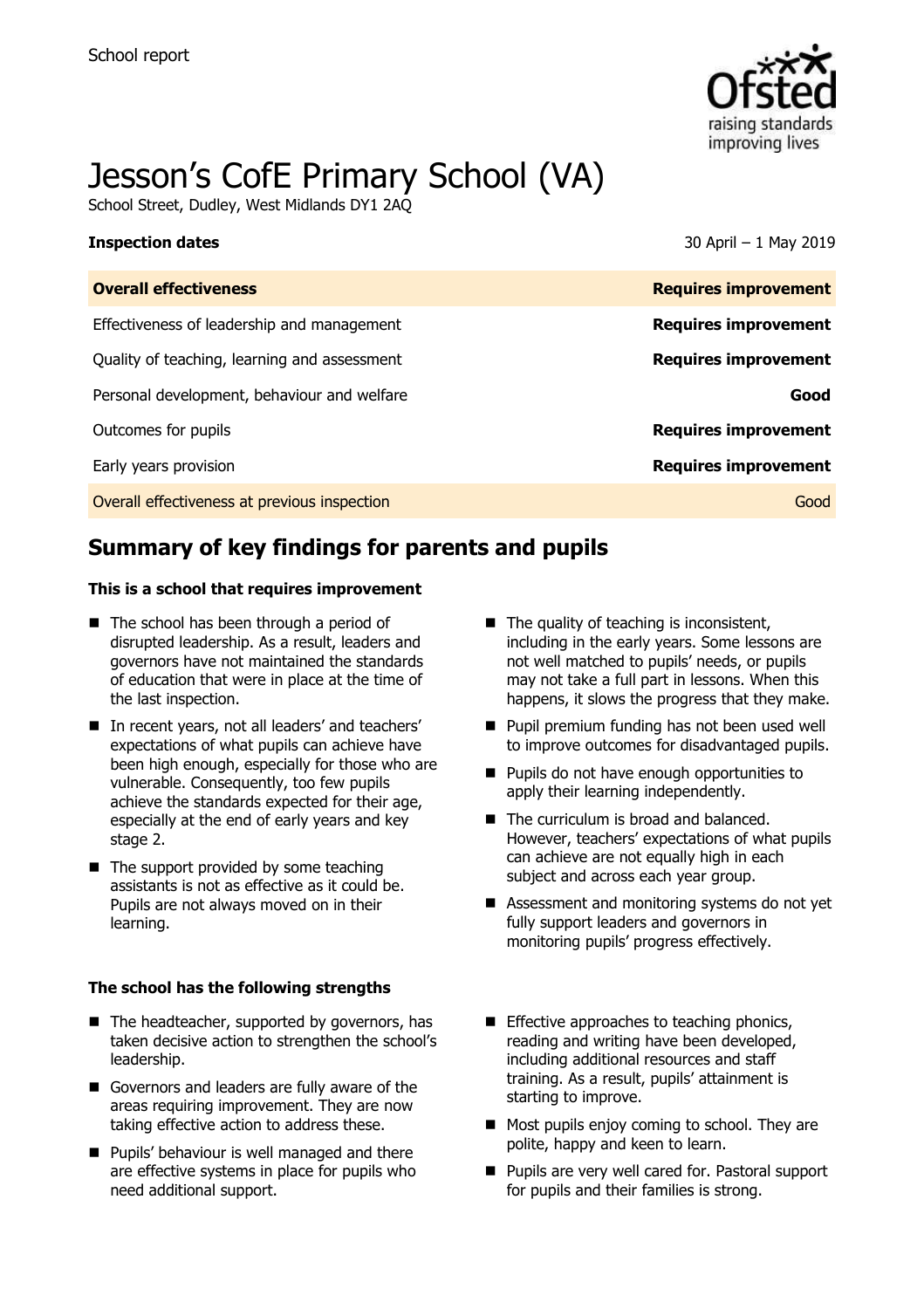

# **Full report**

### **What does the school need to do to improve further?**

- Improve the effectiveness of leadership and management by ensuring that:
	- the new leadership team works together effectively to maximise its impact on pupils' outcomes
	- the curriculum is further developed and pupils make good progress across a wide range of subjects
	- pupil premium funding is used well to improve outcomes for disadvantaged pupils, including in the early years
	- governors implement their action plan to further strengthen their effectiveness in holding leaders to account.
- Improve pupils' outcomes across the school by ensuring that:
	- leaders and teachers have consistently high expectations about what pupils can achieve, especially those who are disadvantaged, those who speak English as an additional language or those with special educational needs and/or disabilities (SEND)
	- lessons are carefully planned to maximise pupils' progress.
- Further improve the quality of teaching, learning and assessment, including in the early years, by ensuring that:
	- the revised approaches to the teaching of phonics, reading and writing are embedded
	- teaching is well matched to pupils' needs and little lesson time is lost
	- teachers and teaching assistants apply recent training to develop strong and consistent practice
	- questioning is used to deepen pupils' understanding and encourage pupils to take a full part in lessons
	- pupils are given opportunities to apply their learning independently in a range of contexts
	- assessment and monitoring processes are robust
	- all teaching assistants are used effectively to maximise pupils' outcomes.

An external review of the school's use of the pupil premium should be undertaken in order to assess how this aspect of leadership and management may be improved.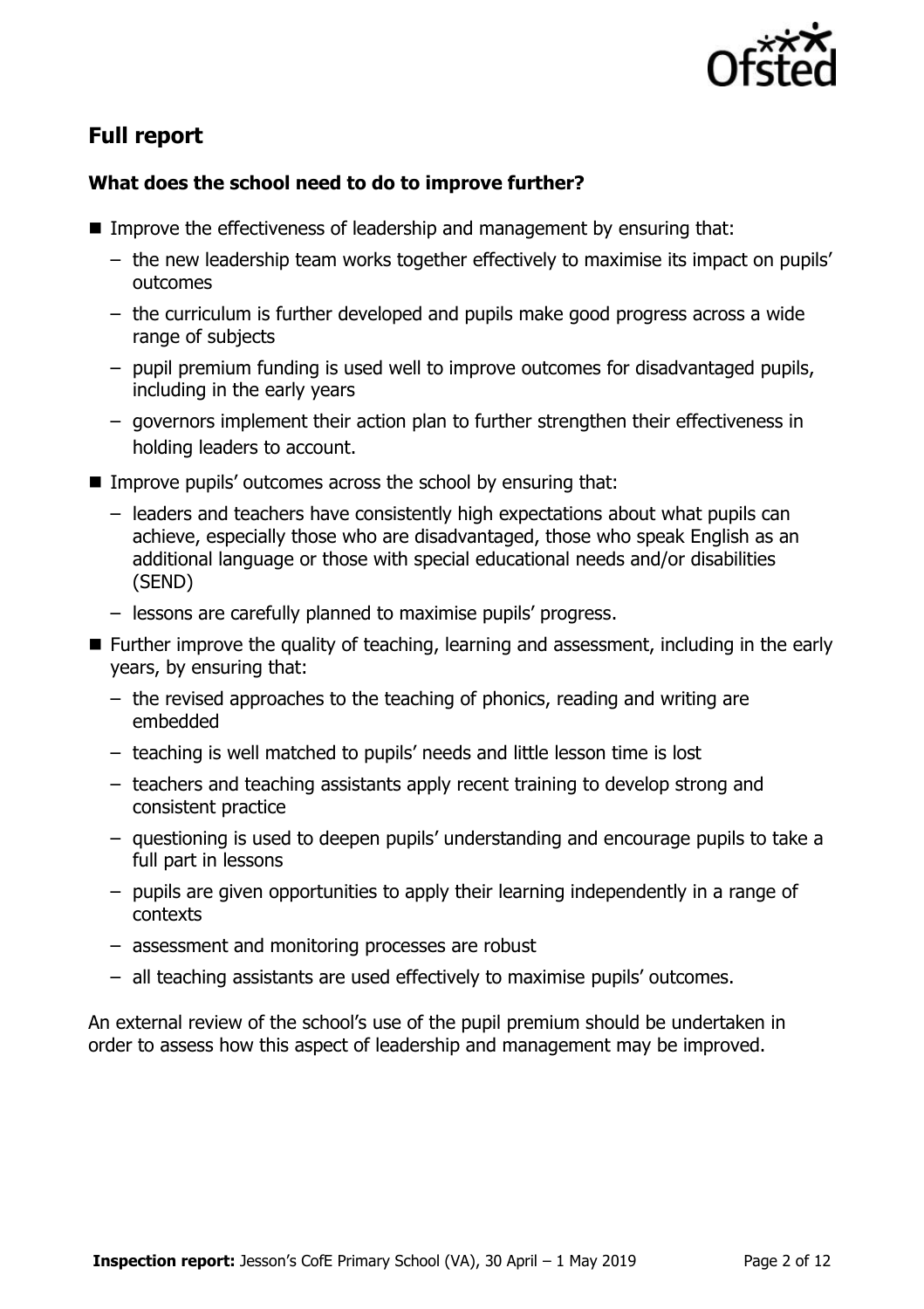

# **Inspection judgements**

### **Effectiveness of leadership and management Requires improvement**

- In recent years, the school has experienced a period of significant disruption to its leadership, which has had a detrimental impact on many aspects of school life, including the quality of teaching and pupils' outcomes. However, the headteacher, supported by governors, has taken effective action to address this underperformance. Although inconsistencies remain, there is evidence of improvement in many areas. Further improvements and time to embed developments are required to secure consistently strong outcomes.
- Leaders and governors have responded positively to the areas for improvement identified at the last inspection. For example, approaches to the teaching of phonics, reading and writing have been revised. The school's senior leadership team has been expanded and strengthened. The newly formed team now has the capacity to undertake, and sustain, the necessary developments.
- Leaders and governors have a shared understanding of the school's current priorities. Stronger performance management and training for staff at all levels are helping to raise expectations. Everyone is working to achieve the school's vison for pupils to 'be the best that you can be'. Staff are optimistic about the changes which are taking place and feel that they are having a positive effect. Almost all staff who completed Ofsted's staff questionnaire are proud to work in the school and feel well supported by their leaders.
- Leaders have recently strengthened systems to assess and monitor pupils' progress in English and mathematics. However, leaders are not yet fully confident about the accuracy of all the information provided.
- All pupils experience a broad and balanced curriculum which is linked to the requirements of the national curriculum. Music and the arts have a high profile across the school and all pupils learn a musical instrument in Year 4. Pupils benefit from specialist teaching in music, Spanish and computing. However, the quality of teaching in some subjects is not good enough. For example, some teachers' subject knowledge is not strong enough in some subjects, such as science and physical education, to ensure that pupils make consistently strong progress.
- **Pupils benefit from a range of extra-curricular activities, such as sports, singing in a** choir and computing.
- Pupils' spiritual, moral, social and cultural education is strong and closely linked to the school's Christian ethos. The school ensures that pupils experience a wide range of opportunities to develop their understanding, such as visits and residential trips, raising money for charity and the discussion of spiritual 'big questions'. Pupils demonstrate an age-appropriate understanding of fundamental British values, such as democracy and tolerance. They learn about a range of different faiths and cultures and are generally respectful of each other. As a result, pupils are well prepared for life in modern Britain.
- Until recently, leaders and governors did not monitor the use of additional funding rigorously enough. Pupil premium funding, in particular, has had too little impact on improving outcomes for disadvantaged pupils. Current funding is being spent appropriately to support stronger teaching and to enable all pupils to access clubs and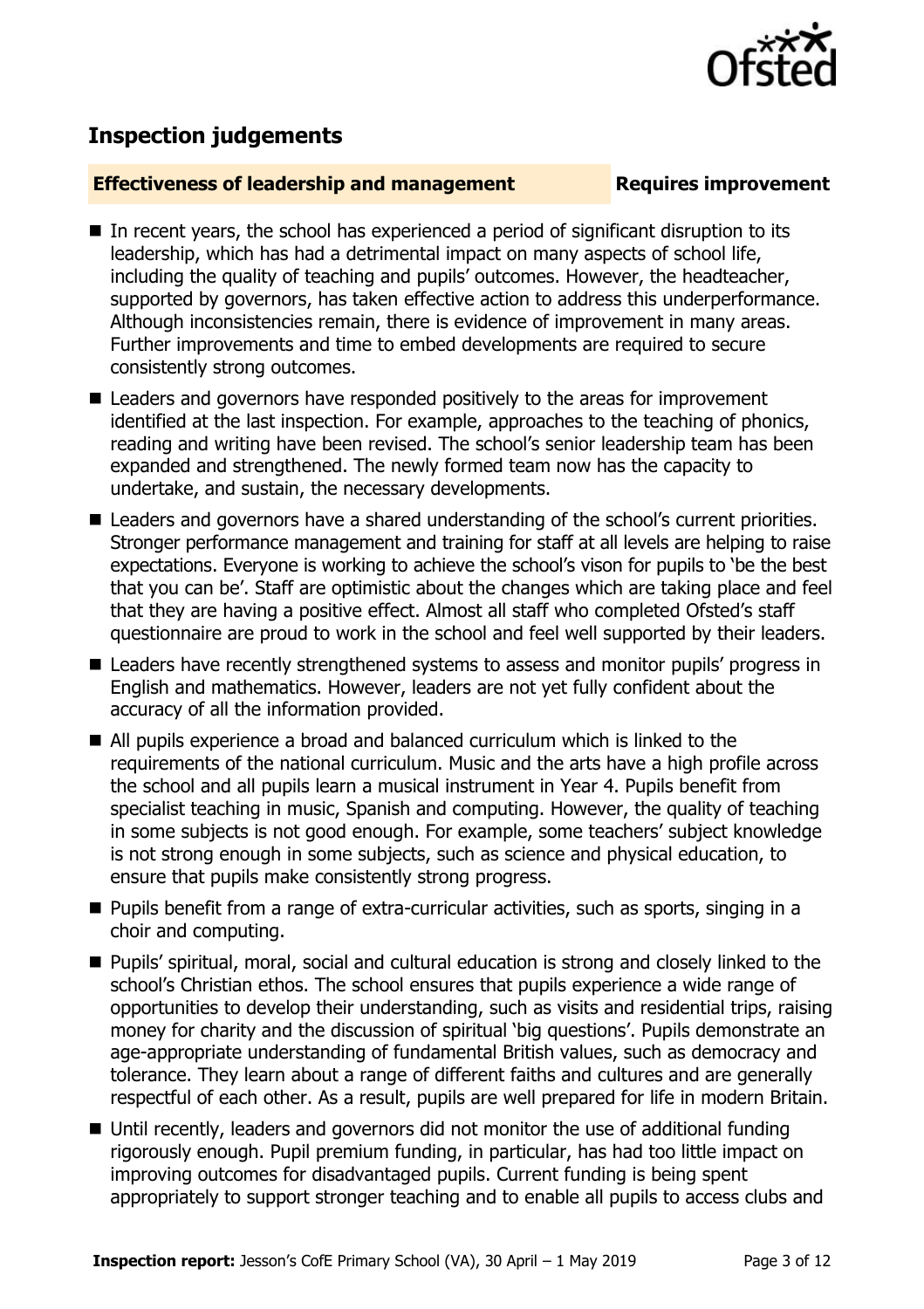

trips. The primary physical education (PE) and sport premium is used to provide a wide range of effective after-school sporting opportunities for pupils, including netball, cricket and football clubs. It is also used to enable staff to share good practice across the school, improving the overall quality of PE teaching.

- Support for pupils with SEND is increasingly effective. Pupils' needs are identified earlier and addressed in a variety of ways, including extra support in class and specialist interventions from both school staff and external agencies. The SEND coordinators plan an appropriate programme of support for each pupil. However, the impact of this support on the progress made by pupils with SEND is not always tracked effectively. Training for teaching assistants is having a positive effect, for example in relation to support for pupils with social and emotional needs. However, more training is needed to maximise teaching assistants' effectiveness during lessons. Parents and carers are involved in regular reviews of their children's progress.
- Leaders are improving the support for pupils who speak English as an additional language, for both those new to speaking English and advanced bilingual speakers. It is too soon to see the impact of this work on such pupils' outcomes.
- **Parents spoken to during the inspection were generally positive about the work of the** school. Some parents who completed Parent View, Ofsted's online questionnaire, raised concerns about behaviour and bullying. These concerns were not substantiated during the inspection.

### **Governance of the school**

- The governing body is well led by the chair of governors. Governors are increasingly effective and now hold leaders better to account for pupils' progress. They have an accurate picture of the school's strengths and areas that require improvement. For example, they are well informed about the developments in the curriculum that have taken place since the last inspection. The school is now on a more secure financial footing and governors have better oversight of the use of pupil premium and sports funding. Governors actions are clearly recorded in the minutes of their meetings.
- When the school experienced disrupted leadership, governors were initially unaware of some of the difficulties and did not respond quickly enough. When these became known, the governing body took appropriate action to improve the school's leadership.
- Governors recently completed a skills' audit, and an action plan has been created to help maximise their effectiveness. Many governors have completed a range of training courses to support them in their roles.
- **Despite making efforts to recruit new governors, there have been several vacancies on** the governing body for a considerable period of time, especially for foundation governors. This has reduced the overall capacity of the governing body.

### **Safeguarding**

■ The arrangements for safeguarding are effective. Ensuring that children are kept safe is central to the work of the school, and leaders have created a culture where all staff know that safeguarding is everyone's responsibility. The school is a safe environment for pupils and they are well cared for at all times. All staff understand their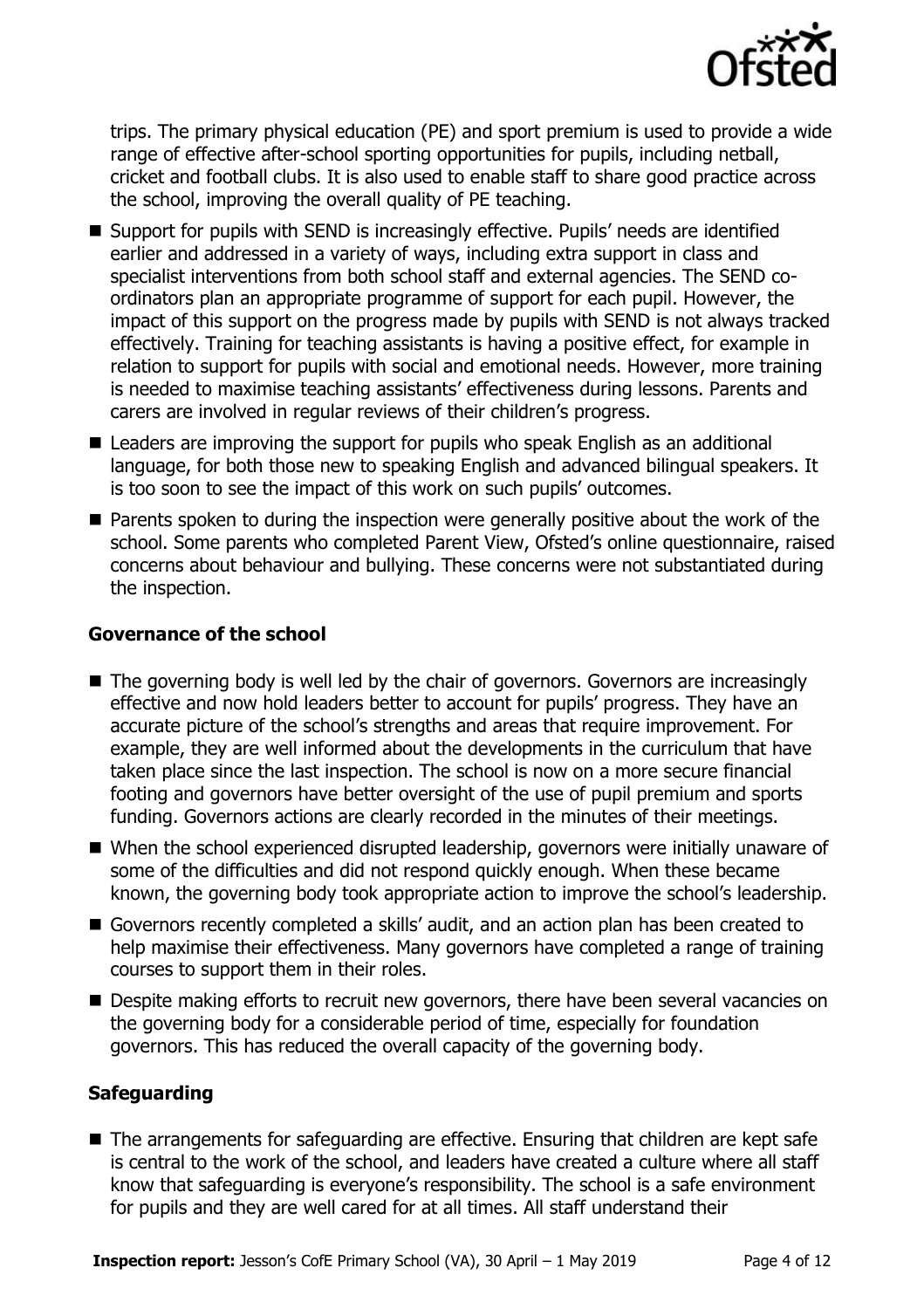

responsibilities in keeping pupils safe and they have regular child protection and 'Prevent' duty training.

- $\blacksquare$  The safeguarding team maintains the required confidential records and, when appropriate, works closely with relevant external agencies. Leaders follow up concerns with these agencies as necessary.
- Leaders ensure that appropriate checks are carried out on all adults appointed to work at the school.
- **Pupils spoken to said that they feel safe in school and know that the staff are there to** look after them. Pupils learn how to keep safe, for example when online, through visits from external agencies such as the NSPCC and how to look after themselves when they are out and about in the community.

### **Quality of teaching, learning and assessment Requires improvement**

- While there is much effective and engaging teaching across the school, the quality of teaching overall is not good enough. Some teachers' expectations continue to be too low and so some pupils do not make the progress of which they are capable. For example, the tasks given to middle- and lower-ability pupils sometimes do not match their needs, being either too easy or too hard. Teaching is often stronger for the most able pupils and, as a result, they make more progress.
- Teachers generally use questioning effectively to deepen pupils' understanding. They encourage pupils to make links with previous learning and apply their knowledge to new contexts. However, in some lessons, pupils can avoid taking an active part by not volunteering answers or working very slowly so that they do not complete many activities. Adults do not always pick up on this, which means that those pupils do not make as much progress as they could. In some lessons, adults control the pace of the learning too tightly so that pupils cannot move on to the next task when they are ready, or the activity puts a limit on what the pupils can achieve. This also has a negative impact on the amount of progress pupils make.
- The quality of support provided by teaching assistants varies. Opportunities to support learning or address misconceptions are sometimes missed. Where support is most effective, teaching assistants and teachers work together so that teaching assistants are aware of the lesson's content and have the necessary subject knowledge to support pupils' learning effectively.
- Mathematics teaching is improving across the school and staff are well supported by the subject leader. Pupils successfully develop number skills and have regular opportunities to reason mathematically and apply their knowledge to solve problems. Most pupils enjoy mathematics lessons, which include a broad range of practical and engaging activities.
- Since the last inspection, as a result of training and the work of subject leaders, the teaching of phonics has improved. There are now clear routines in place and teachers model sounds accurately. Most pupils engage well in lessons and are increasingly using phonics skills to decode unknown words. However, sometimes activities lack challenge and pupils do not move on quickly enough. The subject knowledge of some teaching assistants is not yet sufficiently developed to provided consistently effective support.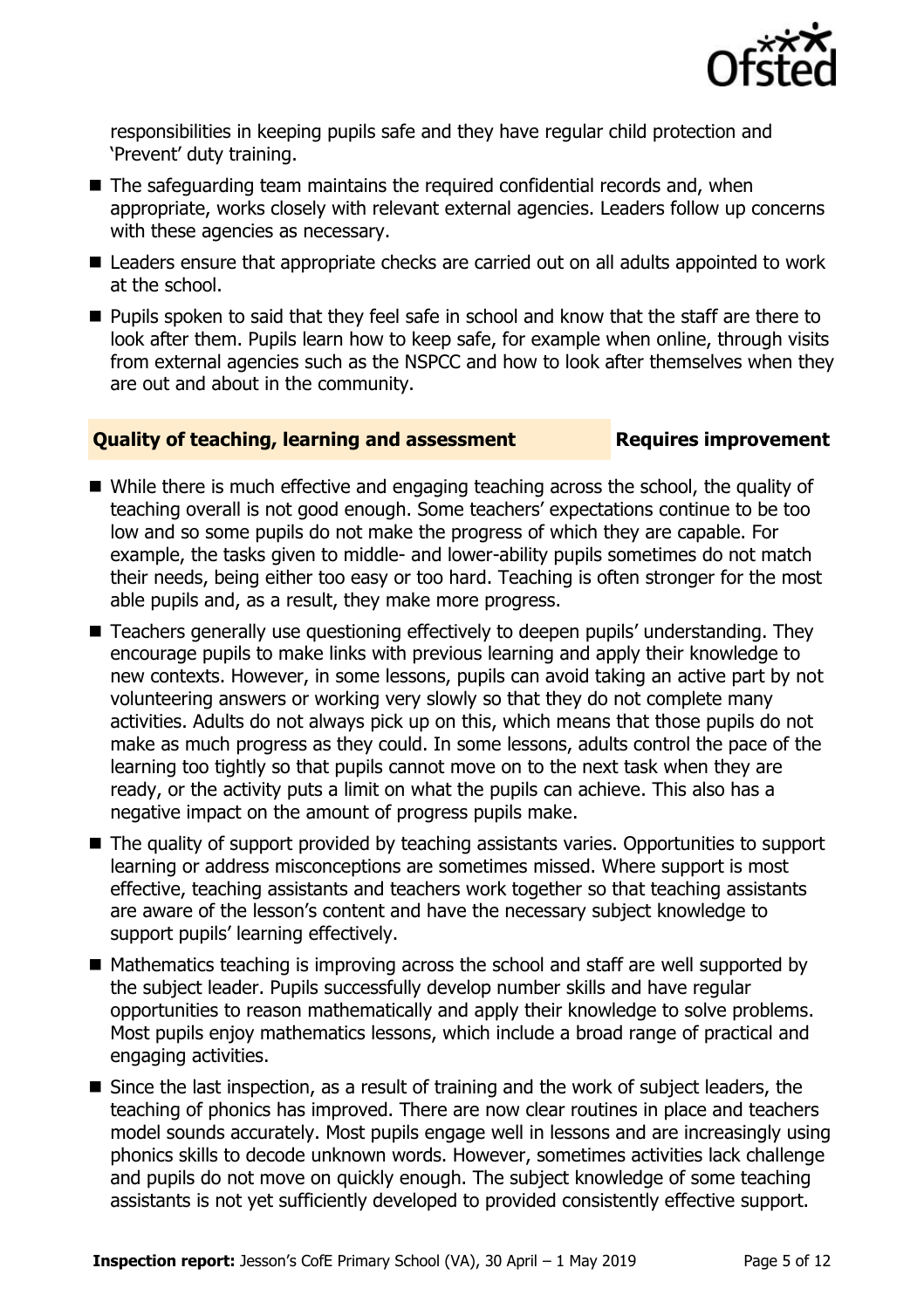

- Reading has an increasingly high profile across the school, and the reading books pupils take home are now more closely matched to their phonic abilities. A wider selection of books is available, including non-fiction, to encourage pupils to read widely and often. All year groups read a broad range of high-quality texts. Effective systems to assess and record pupils' progress in reading have been developed. Pupils who need more reading practice are heard to read regularly in school.
- A highly structured approach to the teaching of writing is used consistently across the school. This is helping to improve the quality of writing for most pupils. Pupils have regular opportunities to improve their writing. There is a clear focus on developing and extending pupils' knowledge of vocabulary. Pupils currently have limited opportunities to apply their writing skills independently in new contexts and across a range of subjects. The quality of pupils' handwriting is improving.
- The quality of teaching across the foundation subjects is not consistently good enough, for instance in history, science and PE. Some teaching is highly effective, building on pupils' prior learning and actively developing their subject knowledge or skills. Conversely, some tasks are too simplistic and do not allow pupils to demonstrate what they know. Leaders do not have an agreed view about the accurate use of spelling or punctuation in subjects other than English.

### **Personal development, behaviour and welfare Good**

### **Personal development and welfare**

- The school's work to promote pupils' personal development and welfare is good. Pupils generally show positive attitudes to learning and they are polite and happy.
- Classrooms are welcoming environments, which are mostly well organised and resourced. There are strong relationships across the school, and adults model the positive behaviour that they expect from pupils. A wide range of displays support pupils' learning and celebrate their achievements. Celebration assemblies acknowledge pupils' successes, whether they are in academic achievement, effort or behaviour.
- The pastoral support available to pupils and their families is a strength of the school. Examples include counselling sessions, parenting and adult literacy classes and practical day-to-day help.
- **Pupils have opportunities to contribute to school life and the wider community, for** instance, by being a 'Jesson's young leader' or by taking part in events to raise money for charity. Pupils take these roles seriously and are proud to undertake them. Such experiences help prepare pupils well for the next stage in their education.
- **Pupils who attend the school's breakfast and after-school clubs are well looked after** and have access to a range of activities. There are effective systems in place to safeguard pupils on arrival and departure. Pupils socialise well with adults and each other.

### **Behaviour**

■ The behaviour of pupils is good.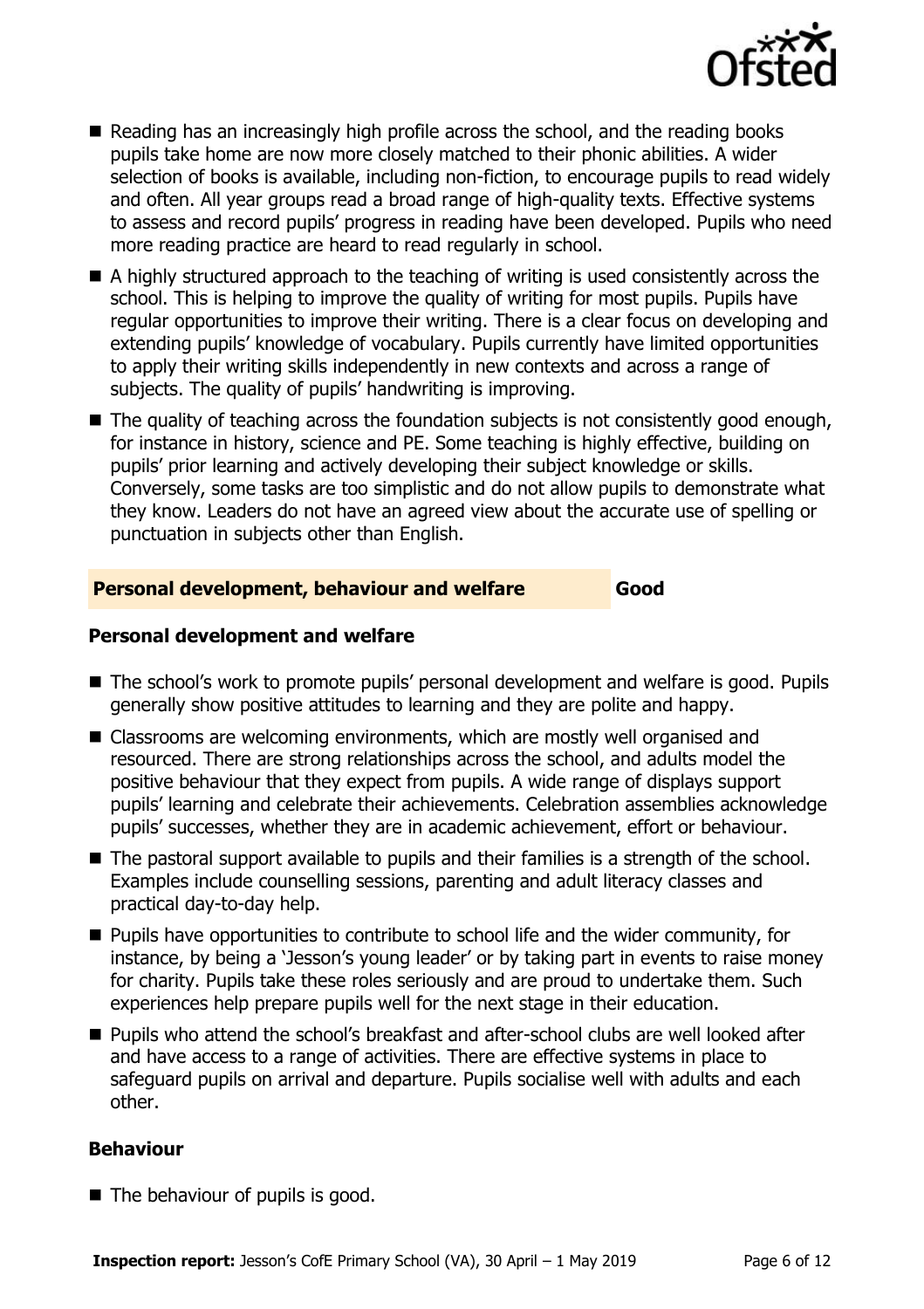

- Behaviour in classrooms and around school is generally of a high standard, and most pupils are keen to learn. There is a sense of order and calmness throughout the school. When an incident of poor behaviour occurs, adults deal with it effectively and disruption to learning for others is minimised. Pupils follow clear routines at breaktime and lunchtime. No poor behaviour was seen during the inspection.
- The school's behaviour policy, which focuses on encouraging positive behaviour, was written in consultation with staff, pupils and parents. It is simple and straightforward. School behaviour records are regularly analysed to identify patterns in behaviour so that these can be addressed effectively.
- **Pupils generally show a high degree of tolerance and respect for others. They** understand what bullying is and the various forms that it may take. Pupils spoken to are confident that should incidents of bullying or racism occur, an adult will deal with them quickly.
- **Pupils enjoy coming to school, and attendance is in line with the national average. The** importance of good attendance has a high profile across the school. Leaders track attendance carefully and promptly follow up any absence. They are alert to the possibility of children going missing from education and work with external agencies to minimise any risk.

### **Outcomes for pupils Requires improvement**

- Following the appointment of the headteacher in 2015, outcomes improved across many areas of the school, although attainment remained below national averages. However, in 2018, outcomes declined. Fewer than half of the pupils in key stage 2 achieved the expected standard in reading, writing and mathematics. This was significantly lower than the national average. The attainment of the most able pupils was stronger and at least in line with the national average.
- Evidence in pupils' books shows that more pupils are now working at the standards expected for their age. Leaders and teachers are clearer on the standards pupils should be reaching and the need for pupils to make stronger progress to attain well. However, improvements in outcomes do not yet apply equally to all subjects and year groups. There is more to do to ensure that all pupils make good progress across the school.
- Interventions for disadvantaged pupils and those with SEND are now more closely matched to pupils' needs. The effectiveness of interventions to support the development of pupils' reading skills is carefully tracked and many pupils are making strong progress. The tracking of pupils' progress linked to other areas of support is not as well developed.
- Outcomes in the Year 1 phonics screening check have been variable over time. In 2018, just over half of the pupils met the expected standard. Improvements in the quality of teaching are having a positive impact on pupils' progress, and the standards of current pupils are higher than in the past, including those who speak English as an additional language. Systems are in place to assess regularly all pupils' reading and comprehension skills. Progress is currently strongest for pupils in key stage 1 and those with SEND.
- Over time, attainment in writing has been particularly low at the end of key stage 2. The writing of current pupils, however, demonstrates better progress for most pupils.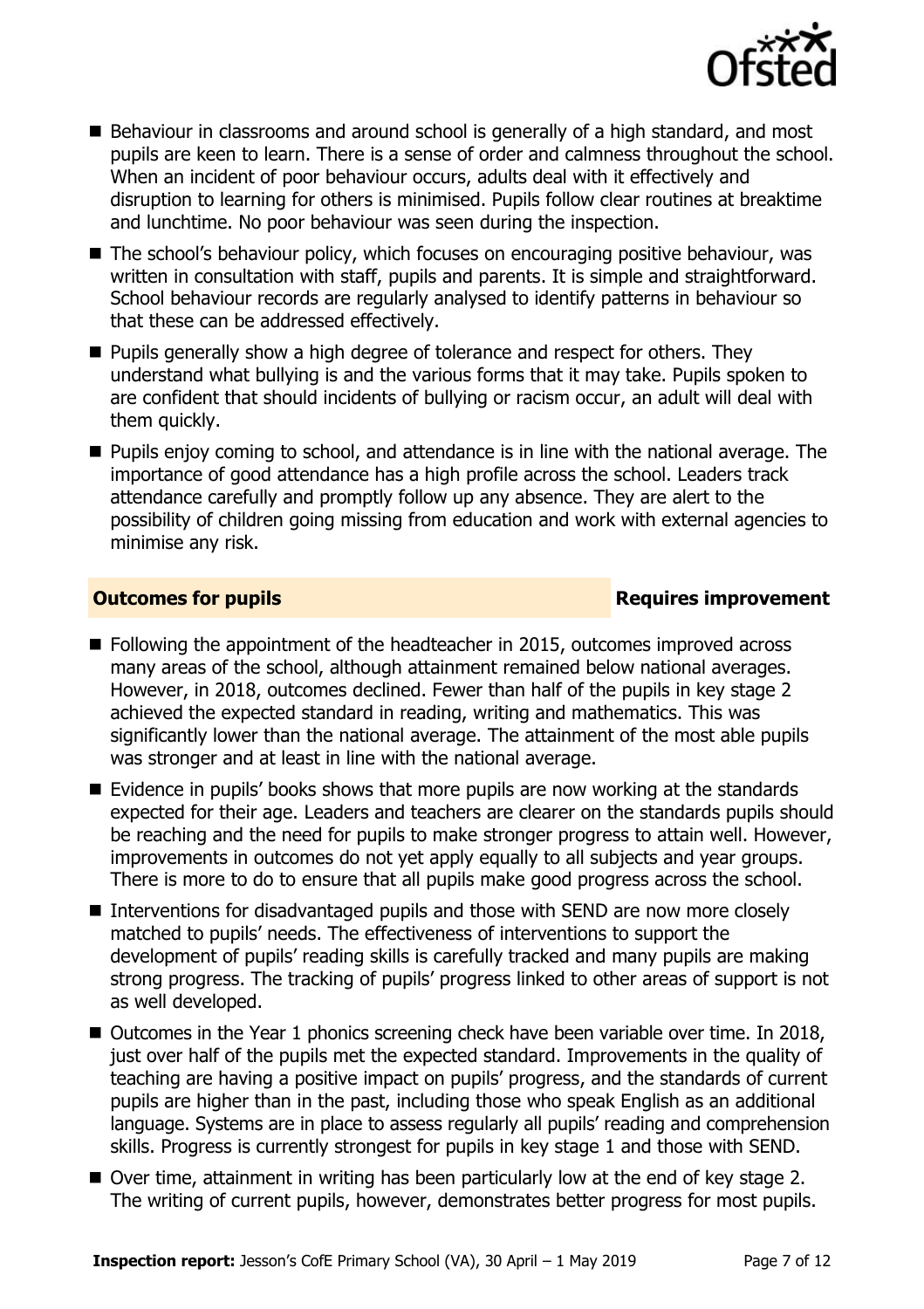

### **Early years provision**

- On average, children join the early years unit with knowledge and skills a little below those which are typical for their age. In the past, rates of progress have been too variable and, as a result, the proportion of children achieving a good level of development has been well below that seen nationally. Children who attend the school's Nursery generally achieve better than those who join the school at the start of Reception. Children are well supported so that they can make an effective start when they move into Year 1.
- Leaders and the early years team are taking appropriate steps to strengthen the provision in the early years, although it is not yet consistently good. Staff training and a clear vision ensure that children increasingly benefit from a wide range of engaging and purposeful activities. Improvements to the early years' environment, both indoors and outdoors, along with changes to the curriculum, are having a positive impact on children's learning. Children's 'learning journeys' indicate that all children are making progress, although for some children it is too slow.
- The early years leader knows the children well, and for those children who need additional help to catch up with their peers, interventions are increasingly well planned. The early years unit is a language-rich environment. This is helping children at the early stages of learning English to develop their oracy skills, although leaders recognise that support could be more focused.
- Safeguarding procedures are effective and welfare requirements are met fully. Support for children with social and emotional needs is strong.
- The teaching of phonics skills, which begins in Nursery, is generally effective and matched to children's needs. However, some teaching assistants do not yet have the subject knowledge to support the children's development effectively. Misconceptions are sometimes not picked up and children are not moved on as quickly as they could be. This reduces the progress many children make.
- Staff are working hard to improve the quality of children's writing. Children write regularly and their writing is celebrated through classroom displays. The most able children apply their phonics skills to support their writing and can write in simple sentences. However, the progress of some children is inhibited because the activities that they are asked to complete lack challenge or limit the amount that they can write.
- **Pupil premium funding is not currently used to support developments in the early** years.
- The early years staff are welcoming and encourage regular communication with parents. Transition into school is supported through home visits and workshops to help parents support their children's learning, for example in phonics and mathematics.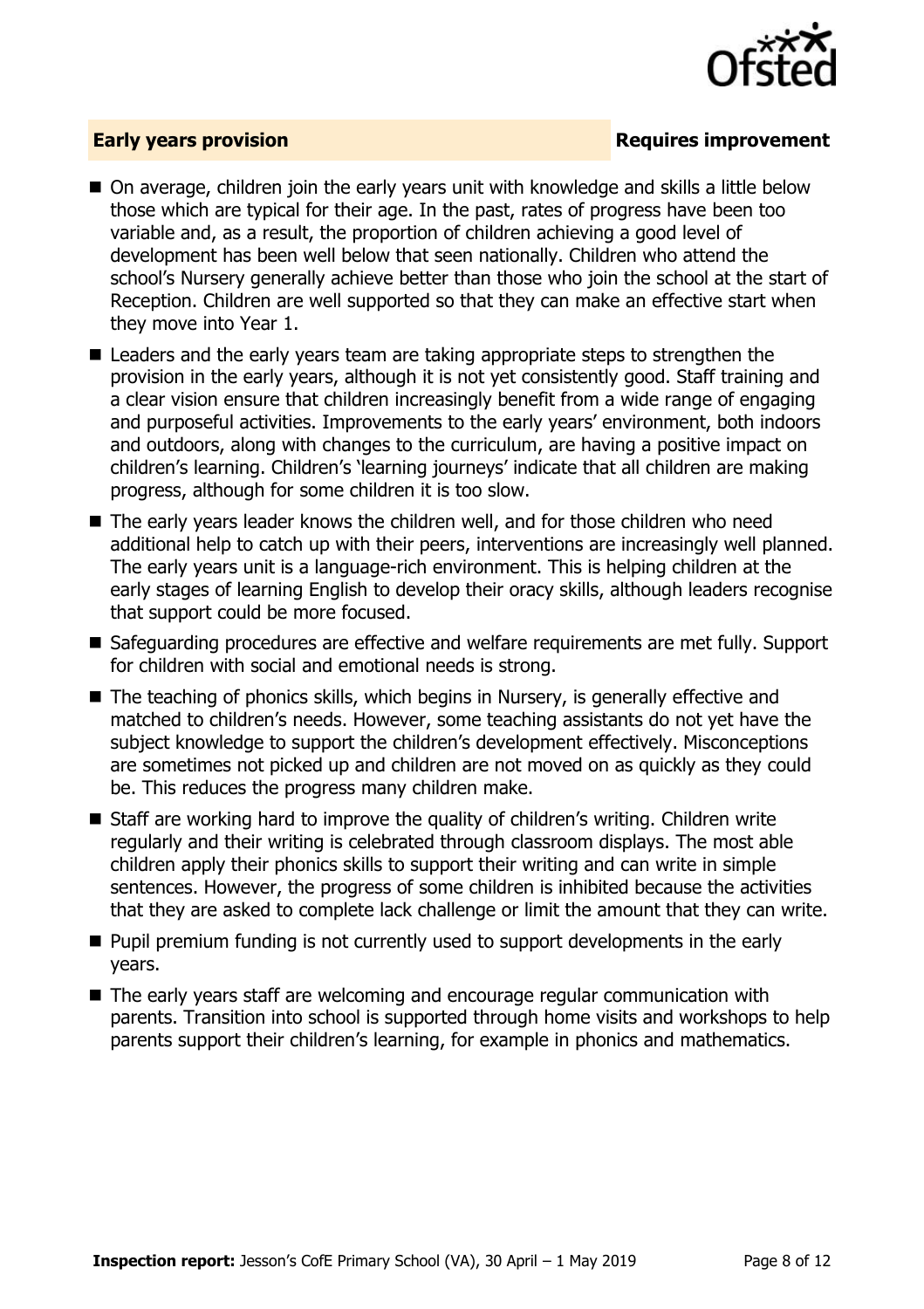

# **School details**

| Unique reference number  | 103845   |
|--------------------------|----------|
| Local authority          | Dudley   |
| <b>Inspection number</b> | 10086941 |

This inspection of the school was carried out under section 5 of the Education Act 2005.

| Type of school                      | Primary                    |
|-------------------------------------|----------------------------|
| School category                     | Voluntary aided            |
| Age range of pupils                 | 3 to 11                    |
| <b>Gender of pupils</b>             | Mixed                      |
| Number of pupils on the school roll | 698                        |
| Appropriate authority               | The governing body         |
| Chair                               | Emma Woodhouse             |
| <b>Headteacher</b>                  | Sarah Lea                  |
| Telephone number                    | 01384 816825               |
| Website                             | www.jessons.dudley.sch.uk/ |
| <b>Email address</b>                | data@jessons.dudley.sch.uk |
| Date of previous inspection         | 7 November 2018            |

### **Information about this school**

- The school is much larger than the average-sized primary school. There are three classes per year group from Reception to Year 6.
- A section 48 inspection to evaluate the distinctiveness and effectiveness of Jesson's CofE Primary (VA) as a Church of England school took place in March 2015.
- Nursery children attend school on a part-time or a full-time basis from the age of three years. Children in Reception attend full time.
- The headteacher has been in post since January 2015. The school's senior leadership team has recently been expanded and now includes the headteacher, a deputy headteacher and three assistant headteachers.
- **Pupils are from a wide range of ethnic backgrounds. Around half of the pupils speak** English as an additional language, although only a small proportion of pupils are at an early stage of learning to speak English.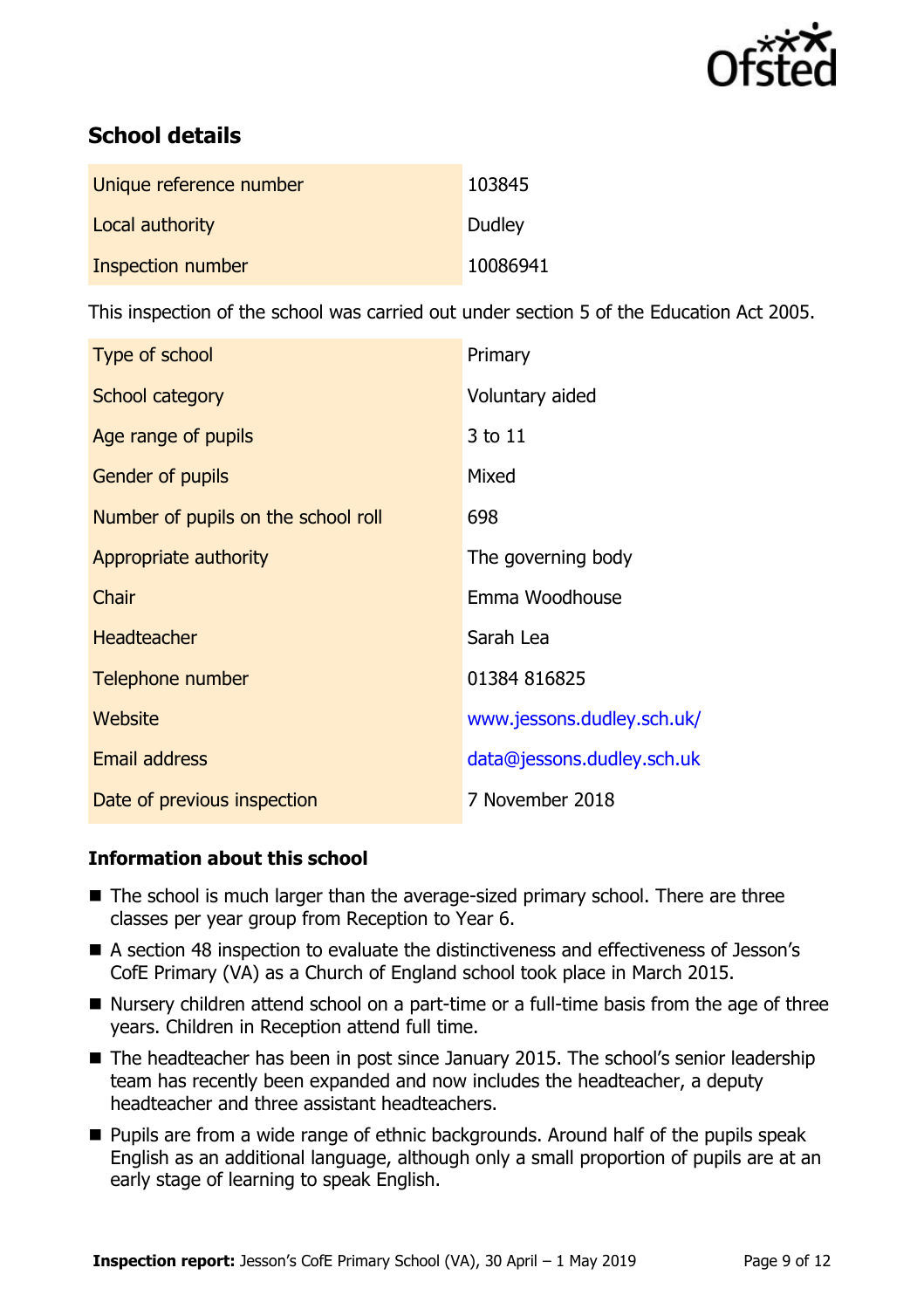

- The school has a higher than average proportion of pupils who receive support for SEND. The proportion of pupils who have an education, health and care plan is above the national average.
- The proportion of pupils known to be eligible for the pupil premium is a little lower than that found nationally.
- A small number of pupils attend the Intensive Learning Unit for two sessions per week. This provision is run by Dudley Learning Support Service.
- The school offers a breakfast club and an after-school club. The local governing body manages this provision.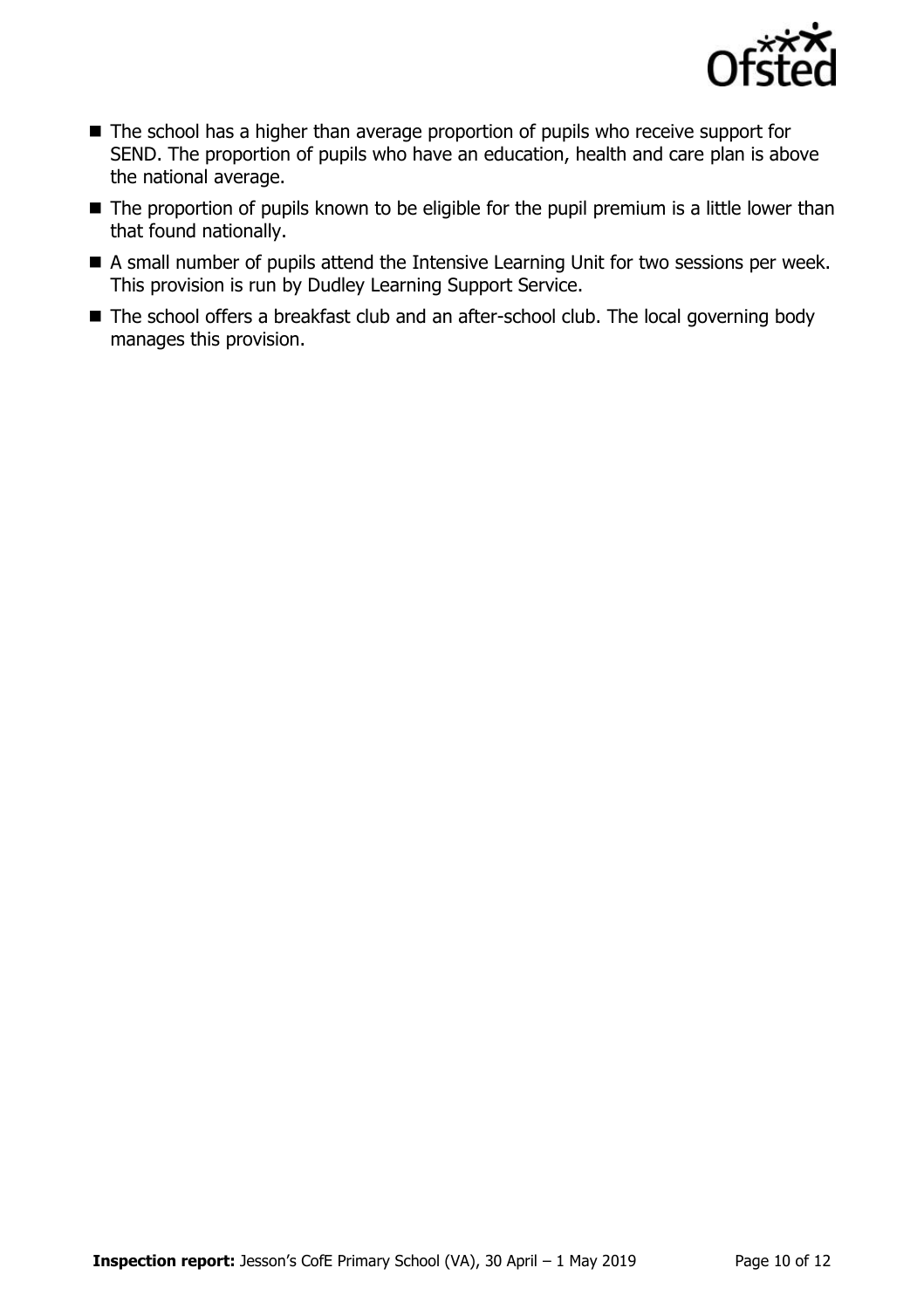

# **Information about this inspection**

- Inspectors observed pupils' learning in over 30 lessons. A number of these observations were undertaken jointly with a member of the senior leadership team.
- Inspectors met with pupils, looked at many examples of pupils' work and spoke to pupils formally and informally. One inspector listened to some pupils read. The inspectors observed pupils' behaviour at breaktime, lunchtime and around the school, as well as in lessons. An inspector also observed pupils at the breakfast and afterschool clubs.
- Meetings were held with the headteacher, leaders and members of staff. The lead inspector met with five representatives of the governing body, including the chair of governors. The lead inspector spoke to a representative of the local authority on the telephone.
- Inspectors looked at a wide range of documentation. This included the school's selfevaluation and improvement plans, records relating to safeguarding and attendance, minutes of meetings of the governing body, school performance data and the school's website.
- Inspectors considered parents' opinions through 23 responses to Ofsted's online questionnaire, Parent View, including 16 free-text responses. Inspectors spoke to some parents before school on the first day of the inspection.
- As part of the inspection, 22 responses to Ofsted's staff questionnaire were considered.

| <b>Inspection team</b> |  |
|------------------------|--|
|------------------------|--|

| Catherine Crooks, lead inspector | Her Majesty's Inspector |
|----------------------------------|-------------------------|
| Julie Griffiths                  | Ofsted Inspector        |
| <b>Susan Helps</b>               | Ofsted Inspector        |
| David Walker                     | Ofsted Inspector        |